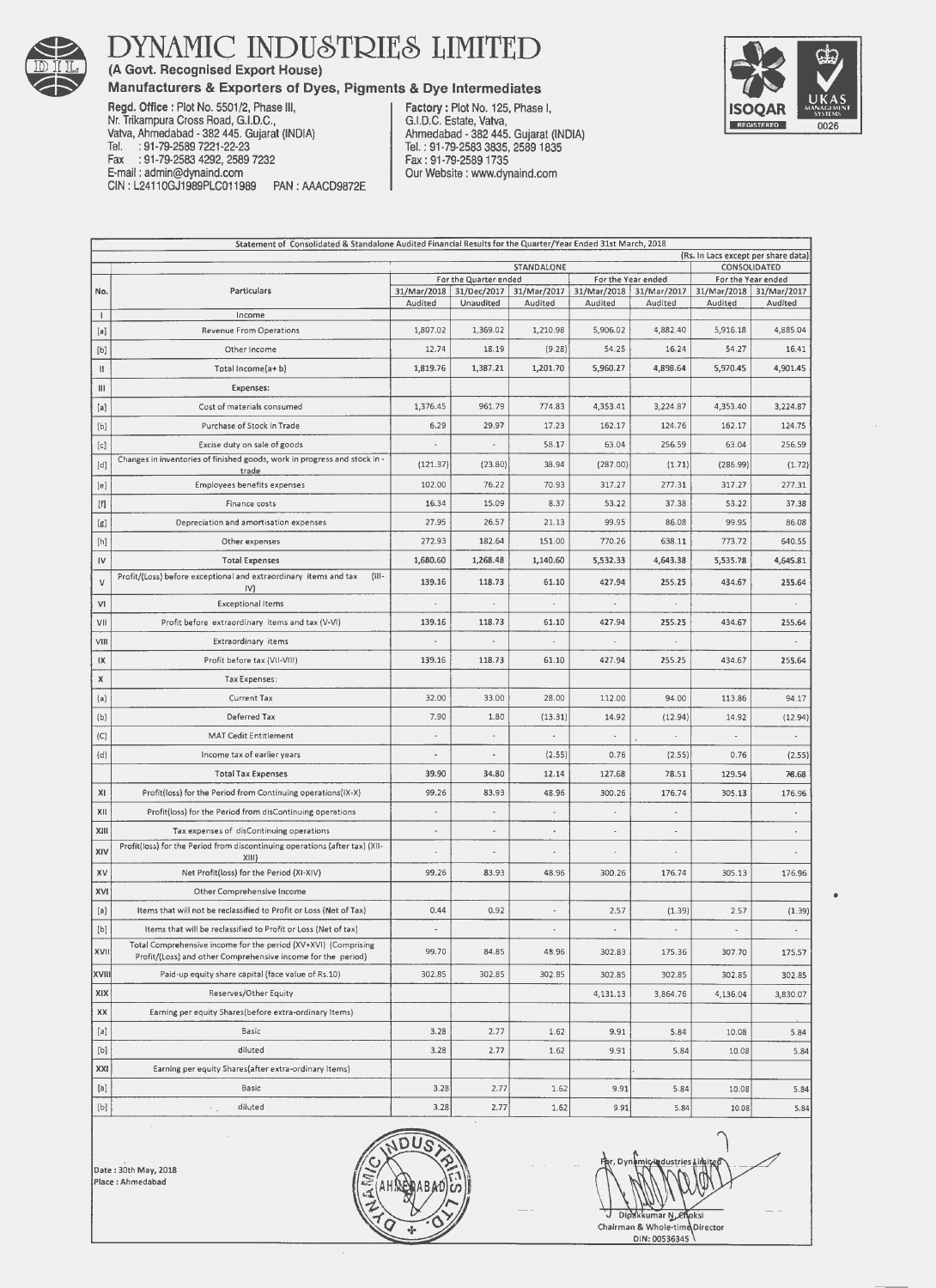

YNAMIC INDUSTRIES LIMITED

(A Govt. Recognised Export House)

Manufacturers & Exporters of Dyes, Pigments & Dye Intermediates<br>
Regd. Office: Plot No. 5501/2, Phase III,<br>
Nr. Trikampura Cross Road, G.I.D.C.,<br>
Nr. Trikampura Cross Road, G.I.D.C.,<br>
G.I.D.C. Estate, Vatva, Regd. Office: Plot No. 5501/2, Phase III. Nr. Trikampura Cross Road, G.I.D.C., G. I.D.C., G.I.D.C. Estate, Vatva, G.I.D.C. Estate, Vatva, G.I.D.C. Estate, Vatva, G.I.D.C. I. D.I.D. Vatva, Ahmedabad - 382 445. Gujarat (INDIA)<br>Tel. : 91-79-2589 7221-22-23 Fax : 91-79-2583 4292, 2589 7232<br>E-mail: admin@dynaind.com CIN : L24110GJ1989PLC011989

Tel. : 91-79-2583 3835, 2589 1835<br>Fax : 91-79-2589 1735 PAN : AAACD9872E Our Website : www.dynaind.com



Notes:

The financial resuts of the company for the quarter ended March 31, 2018 have been reviewed and recommended by the Audit Committee and approved by the Board of Directors of the Company in their meeting held on 30th May, 2018. The results are being published in accordance with Regulation 33 of the SEBI (Listing Obligations and Disclosure Requirements) Regulations, 2015.

2 Reconciliaton between the results as per IGAAP and IND AS for the quarter and Year ended on 31.03.2017 is as under:

| Sr No.         | <b>Particulars</b>                                                                          | Quarter Ended on<br>March 31,2017 | Year Ended on March<br>31,2017 | Year Ended on March<br>31,2017 |
|----------------|---------------------------------------------------------------------------------------------|-----------------------------------|--------------------------------|--------------------------------|
|                |                                                                                             | Standalone                        | Consolidated                   |                                |
|                | Net profit/(loss) as per erstwhile Indian GAAP                                              | 48.96                             | 177.77                         | 178.09                         |
|                | Adjustments:                                                                                |                                   |                                |                                |
|                | Actuarial loss on defined benefits plans recognised in other<br>comprehensive income        |                                   | 1.91                           | 1.91                           |
|                | <b>Provision for Doubtful Debts</b>                                                         |                                   | (2.03)                         | (2.03)                         |
|                | Others                                                                                      |                                   | (0.54)                         | (0.64)                         |
|                | Deferred tax impact on above adjustments                                                    |                                   | (0.37)                         | (0.37)                         |
| $\overline{3}$ | Net profit as per Ind AS                                                                    | 48.96                             | 176.74                         | 176.96                         |
|                | Reconciliation of Equity, as previously reported under IGAAP to Ind AS for earlier periods: |                                   |                                |                                |

*\*'* Quarter En~ed on Year Ended on March ,Year Ended on March Sr No. Particulars .,, March 31,2017 31,2017 31,2017 Standalone Consolidated 1 Shareholder's Equity as per erstwhile Indian GAAP 3,830.45 3,830.45 3830.37 Adjustments: . 2 Retained Earnings 34.31 34.31 34.31 34.31 -0.30<br>
olders Equity as per Ind AS 3.864.76 3830.07 3 Shareholders Equity as per Ind AS

5 Segment Reporting as defined in lnd AS 108 is not applicable, since the Company does not have any operating Income.

6 Comparative figures have been rearranged/regrouped wherever necessary.

7 The figures for the quarter ended 31.03.2018 and 31.03.2017 are the balancing figures between Audited Figures for the year ended 31.03.2018 and published year to date figures upto the third quarter ended 31.12.2017.<br>  $\sqrt{DUS}$ 

Date : 30th May, 2018<br>Place : Ahmedabad

C. MOOS AN

For, Dynamic Industries Limited  $\mathcal{D}_{\text{ate}: 30th \, \text{May, 2018}}$ 

Dipakkumar N. Choksi ~Q + .()'t • Chairman & Whole-time Director - DIN: 00536345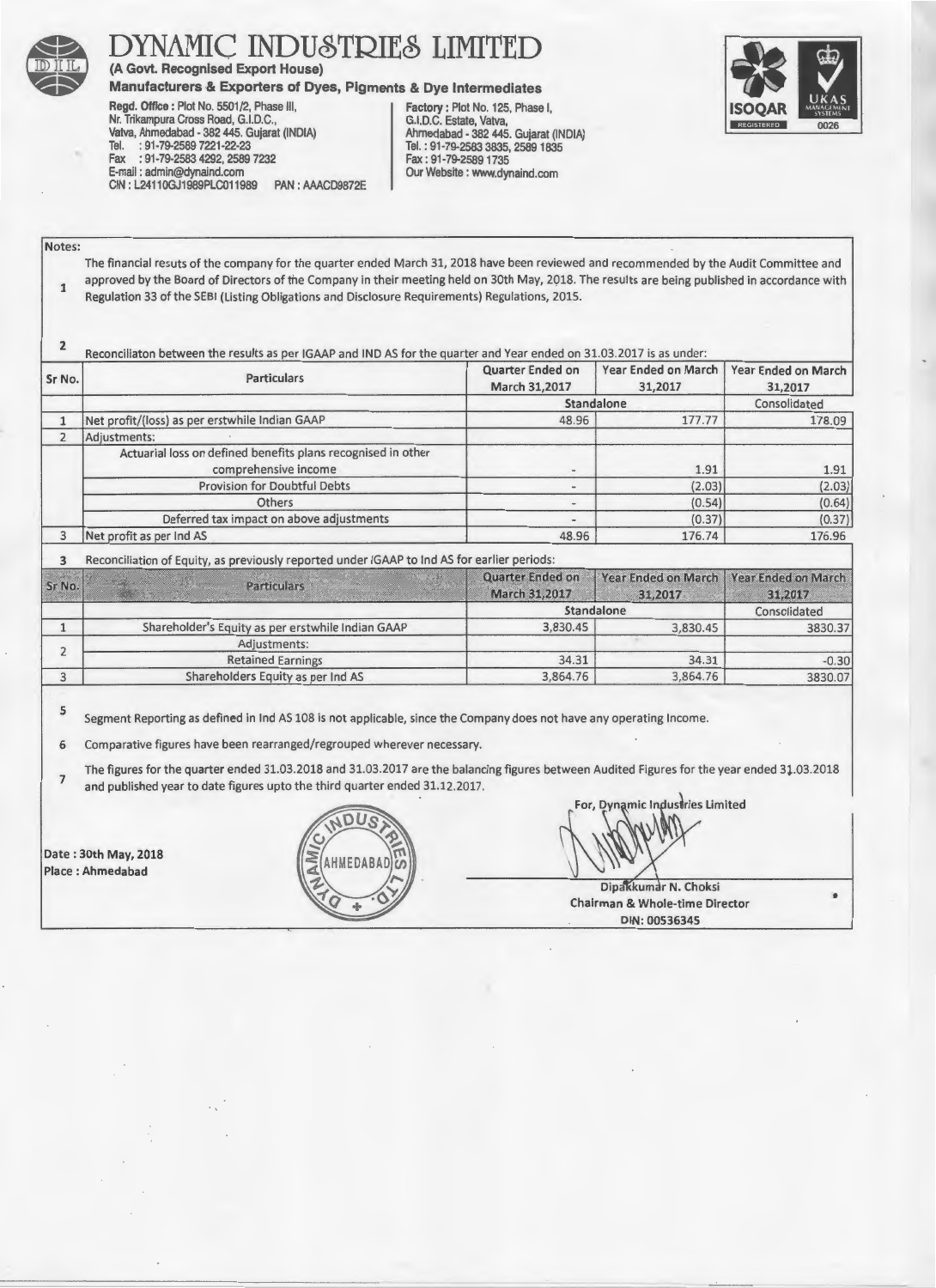

**DYNAMIC INDUSTRIES LIMITED** 

**(A Govt. Recognised Export House)** 





**Manufacturers & Exporters of Dyes, Pigments & Dye Intermediates<br>
Regd. Office: Plot No. 5501/2, Phase III, Factory: Plot No. 125, Phase I,<br>
Nr. Trikampura Cross Road, G.I.D.C., State, Vatva, Regd. Office: Plot No. 5501/2, Phase III,** Nr. Trikampura Cross Road, G.I.D.C., G.I.D.C. Estate, Vatva, Valva, Valva, Valva, Valva, Valva, Valva, Valva, Valva, Valva, Valva, Valva, Valva, Valva, Valva, Valva, Valva, Valva, Valva, Valva, Valva, Valva, Valva, Valva, Vatva, Ahmedabad - 382 445. Gujarat (INDIA)<br>Tel. : 91-79-2589 7221-22-23 Fax : 91-79-2583 4292, 2589 7232<br>E-mail: admin@dynaind.com PAN : AAACD9872E Our Website : www.dynaind.com CIN : L24110GJ1989PLC011989

**Standalone I Consolidated Statement of Assets and liabilities {Rs. In lacs except per share data)**  STANDALONE CONSOLIDATED<br>31/Mar/2018 31/Mar/2017 31/Mar/2018 31/Mar/2017 No. **Particulars** 31/Mar/2018. 31/Mar/2017 31/Mar/2018 31/Mar/2017 **Audited Audited Audited Audited**  I ASSET: 1 **Non-current Assets:**  (a] **Property, plant and equipment** 2439.71 2214.70 2439.71 2214.70 (b] **Capital work in progress** 0.00 30.84 0.00 30.84 (c) **other Intangible assets** 0.45 0.16 0.45 0.16 (d) **Investment Property** 0.00 0.00 0.00 0.00 (e) Goodwill 0.00 0.00 0.00 0.00 (f) **Other lntangib.le assets** 0.00 0.00 0.00 0.00 (g) **Intangible assets under development** 0.00 0.00 0.00 0.00 (h] **Financial Assets**  (i) **Investment** 120.96 64.53 115.96 60.00 (ii) **Trade Receivables** 0.00 0.00 0.00 0.00 (ii) **long Term loans and advances** 0.00 0.00 0.00 0.00 (iii) **other non-current Financial Assets** 15.31 16.30 15.31 16.30 (i] **Deferred tax assets (net)** 0.00 0.00 0.00 0.00 (j] **other non-current assets** 0.00 10.00 0.00 10.00 **Total Non·current Assets** 2576.43 2336.53 2571.43 2332.00 2 **Current Assets:**  (a] **lnvetories** 1523.24 1228.25 1523.24 1228.25 [b] **Financial assets:** (i) **Investments** 0.00 0.00 0.00 0.00 (ii) **Trade and other receivables** 1806.90 1286.27 1794.00 1288.41 (iii) **Cash and short term deposits** 10.73 22.30 24.12 24.54 (iv) **Bank balance other than above** 16.24 14.64 16.24 14.64 (v) **loan and advances** 0.00 0.00 0.00 0.00 (iv) **Others current financial assets** 0.97 1.56 0.97 1.56 **(c)** current tax Assets(net) **6.51** 6.51 {d) **Other current assets** 360.70 214.72 372.70 217.62 **Total Current Assets** 3725.30 2767.73 3737.77 2775.01 TOTAL ASSETS(1+2) 6301.73 6301.73 6309.20 6309.20 5107.01 II EQUITY AND LIABILITIES: 1 Equity {i) Eauitv Share Capital 302.85 302.85 302.85 302.85 (ii) other equity 3828.28 3561.91 3833.19 3527.22<br>
Total Equity 4121.12 386.26 4125.00 3830.07 **Total Equity** 4131.13 3864.76 4136.04 3830.07 • 2 **Liabilities**  (a] **Non·current liabilites: (i) Financial liabilities**  (1) Borrowings 227.42 25.38 227.42 25.41 (2) Trade Payables 0.00 0.00 0.00 0.00 0.00 0.00 (3) other non-current financial liabilities **0.00** 0.00 0.00 0.00 0.00 0.00 (ii) provisions 11.26 8.73 11.26 8.73 **(iii) Deferred tax liabilities{net)** 70.34 54.44 70.34 54.55 **(iv)** other non-current liabilities **1.1** 0.00 0.00 0.00 0.00 0.00 0.00 **Total Non-current Liabilities** 309.02 88.56 309.02 88.70 {b) **Current liabilities:**  (i) **Financial liabilities:**  (1) Borrowings 741.35 413.91 741.35 413.91 121 Trade Payables 1007.06 604.60 1007.59 605.08 **{3) Other Financial liabilities** 71.71 38.90 71.71 38.95 **(ii) Other Current liabilities** 21.00 12.76 21.02 12.76 **{iii) Provisions** 6.14 49.95 6.14 86.57 **liiil current tax liabilities( net)** 14.32 30.82 16.33 30.97 **Total Current liabilities** 1861.57 1150.9S 1864.14 1188.24 TOTAL EQUITY AND LIA81LITIES(l+2) 6301.73 5104.26 6309.20 S107.01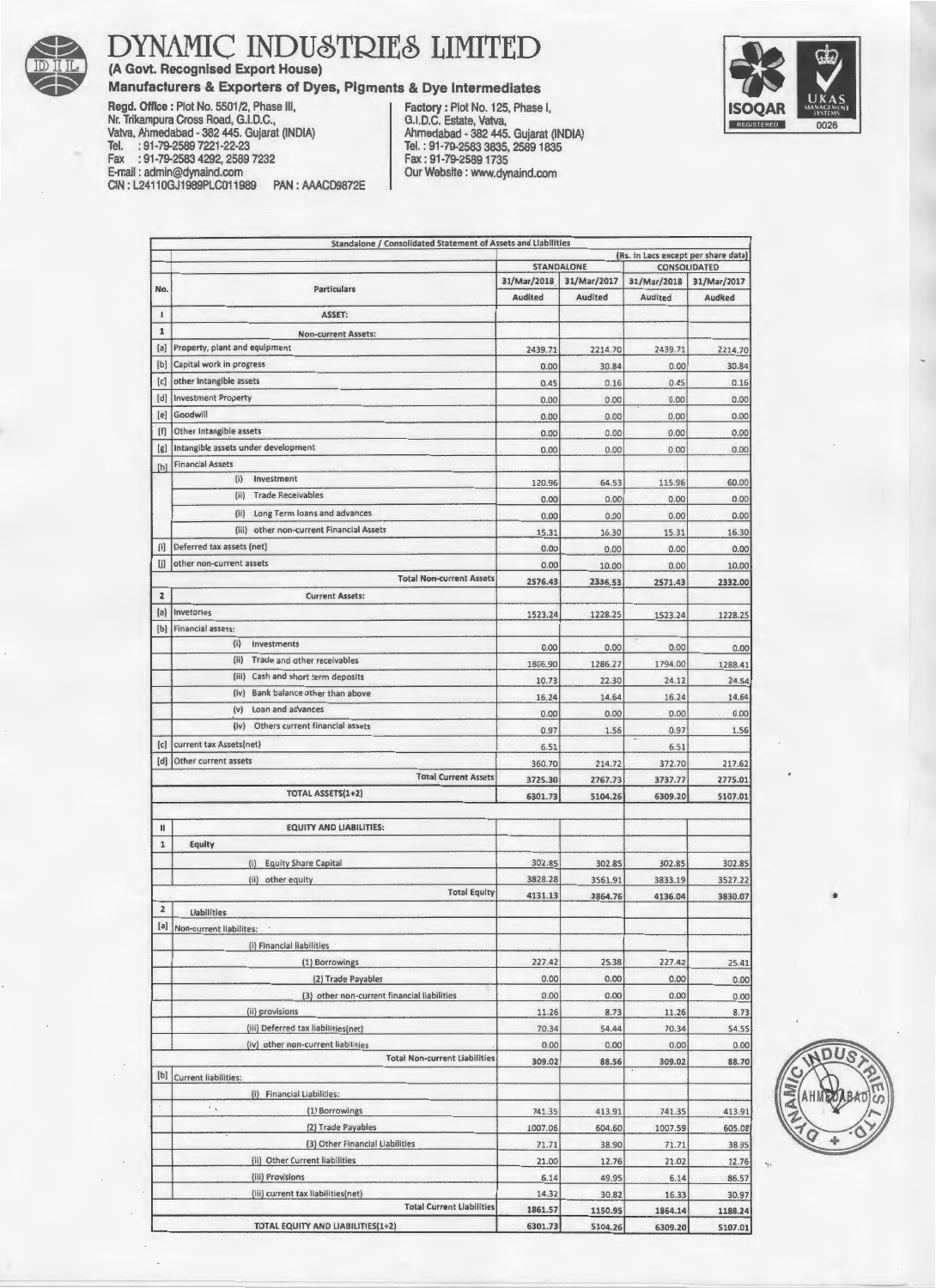

### AMIC INDUSTRIES LIMITED

(A Govt. Recognised Export House)

Manufacturers & Exporters of Dyes, Pigments & Dye Intermediates

Regd. Office: Plot No. 5501/2, Phase III, Factory: Plot No. 125, Phase I, Factory: Plot No. 125, Phase I, G.I.D.C. Nr. Trikampura Cross Road, G.I.D.C., G. (G.I.D.C. Estate, Vatva, G.I.D.C. Estate, Vatva, G.I.D.C. Estate, Vatva, G.I.D.C. Estate, Vatva, G.I.D.C. Estate, Vatva, G.I.D. Vatva, Ahmedabad - 382 445. Gujarat (INDIA)<br>Tel. : 91-79-2589 7221-22-23 Fax : 91-79-2583 4292, 2589 7232<br>E-mail: admin@dynaind.com CIN: L24110GJ1989PLC011989

Tel.: 91-79-2583 3835, 2589 1835<br>Fax: 91-79-2589 1735 PAN : AAACD9872E Our Website : www.dynaind.com



•

### DIL/BSEL/2018/05/003

Date:3oth May, 2018

To, BSE Limited Compliance Department Phiroze Jeejeebhoy Towers, Dalal Street, Fort, Mumbai ~ 400001.

#### DECLARATION

I, Dipakkumar Navinchandra Choksi, Chairman and Whole Time Director of Dynamic Industries Limited having its registered office at Plot No. 5501/2, Phase-III, Nr. Trikampura Cross Road, G.I.D.C. Vatva, Ahmedabad -382445, hereby declare that, the Statutory Auditors of the Company, M/s. Ashok K. Bhatt & Co., Chartered Accountants (FRN: 100657W) have issued an Audit Report with unmodified opinion on audited Standalone and Consolidated financial results for the quarter/year ended on 31st March, 2018.

This declaration is issued in compliance of Regulation  $33(3)(d)$  of the SEBI (Lisiting Obligations and Disclosure Requirements) Regulations, 2016 as amended by SEBI (Lisiting Obligations and Disclosure Requirements) Regulations, 2016 vide notification no. SEBI/LAD-NRO/GN/2016-17/001 dated 25<sup>th</sup> May, 2016.

For, Dynamic Industries Limit



Dipakkumar Navinchandra Choksi Chairman DIN:00536345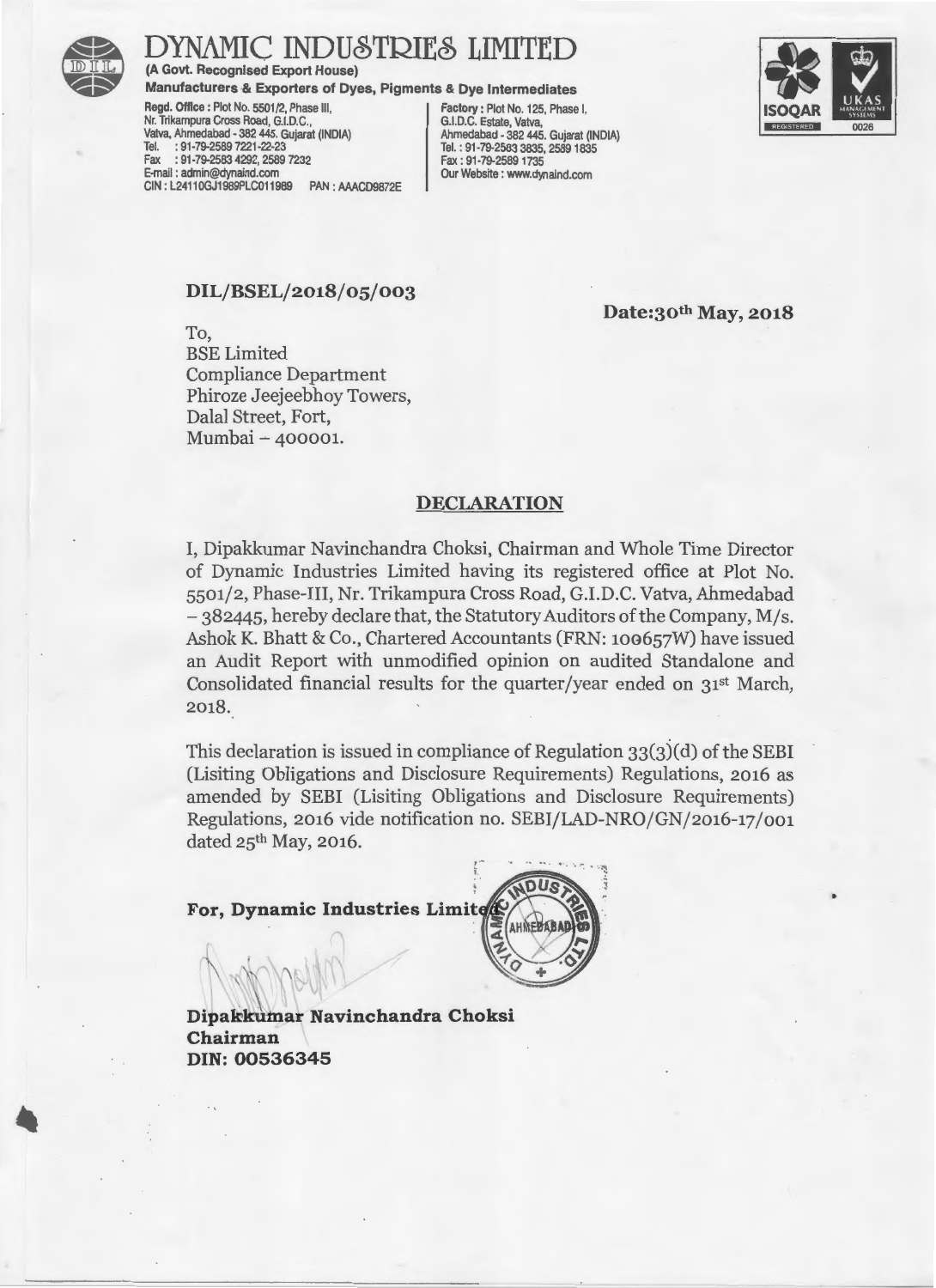## **fllsfwtX** *'Biiatt & Co.*

**CHARTERED ACCOUNTANTS** 

**B-603, Signature-2, Nr. Sarkhej-Sanand Circle, Opp. Relief Hotel, S.G. Road, Ahmedabad-38221 0. E-mail : ca\_akb@yahoo.co.in Phone : 9228000687** 

**2, Marutnandan, Opp. Dena Bank, Nr. Sterling City, Bopal, Ahmedabad-380058. Phone : 9879500202** 

**Auditor's Report on Quarterly Financial Results and Year to Date Results of Company Pursuant to the Regulation 33 of the SEBI (Listing Obligations and Disclosure Requirements) Regulations, 2015** 

To, Board of Directors, Dynamic Industries Limited, Ahmedabad

- 1. We have audited consolidated financial results of Dynamic Industries Limited ('the Company') for the period 1<sup>st</sup> April, 2017 to 31<sup>st</sup> March,2018 attached herewith, being submitted by the Company pursuant to the requirement of Regulation 33 of SEBI (Listing Obligations and Disclosure Requirements) Regulations, 2015. These consolidated financial results are the responsibility of the Company's Management. Our Responsibility is to express an opinion on these consolidated financial results based on our audit of such consolidated financial statements, which have been prepared in accordance with recognition and measurement principles laid down in lnd AS 34, mandated under section 133 of the Companies Act, 2013 read with relevant rules issued there under and other accounting principles general accepted in India.
- 2. We conducted our audit in accordance with the auditing standards generally accepted in India. Those standards require that we plan and perform the audit to obtain reasonable assurance about whether the financial results are free of material mis-statement. An audit includes examining, on a test basis, evidence supporting the amounts disclosed as financial results. An audit also includes assessing the accounting principles used and significant estimates made by management. We believe that our audit provides a reasonable basis for our opinion.
- 3 In our opinion and to the best of our information and according to the explanations given to us these consolidated year to date results:
	- i. include the year to date of the following entity; Neo Farbe Private Limited
	- ii. have been presented in accordance with the requirements of Regulation 33 of the SEBI (Listing Obligations and Disclosure Requirements) Regulations, 2015 in this regard; and
	- iii. give a true and fair view of the consolidated net profit and other financial information for the consolidated year to date results for the period from  $1<sup>st</sup>$  April, 2017 to  $31<sup>st</sup>$  March, 2018.

**FOR ASHOK K. BHATT & CO.**  [Firm Registration No. 100657W] Chartered Accountants

**ASH OK K. BHATT**  Proprietor Mem. No. 036439

•



Place : Ahmedabad Date:  $30<sup>th</sup>$  May, 2018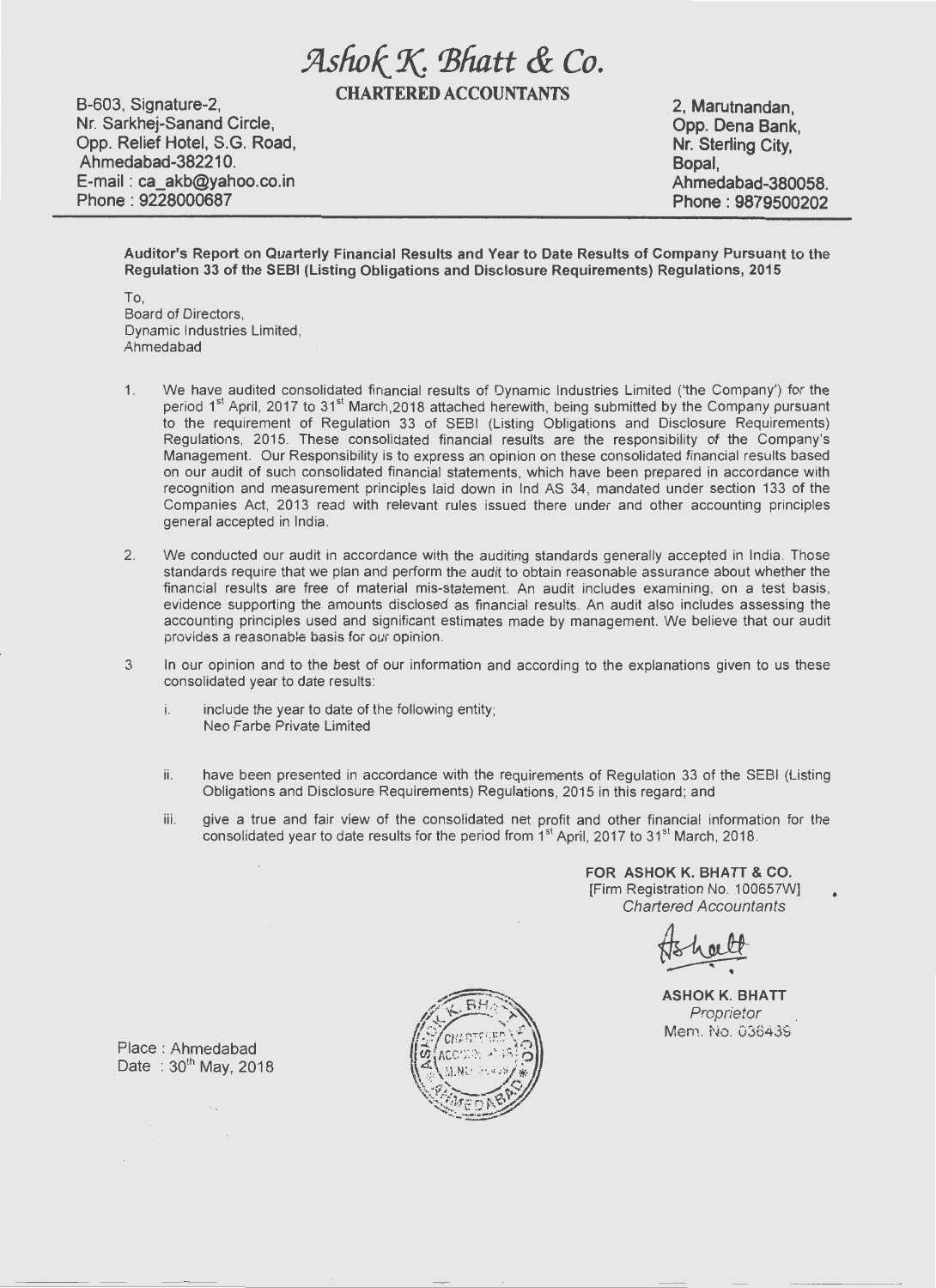# !itsfwkX *'Bhatt &* Co.

B-603, Signature-2, CHARTERED ACCOUNTANTS

Nr. Sarkhej-Sanand Circle, Opp. Relief Hotel, S.G. Road, Ahmedabad-382210. E-mail : ca\_akb@yahoo.co.in Phone : 9228000687

2, Marutnandan, Nr. Sterling City, Bopal, Ahmedabad-380058. Phone : 9879500202

Auditor's Report On Quarterly Financial Results and Year to Date Results of the Company Pursuant to the Regulation 33 of the SEBI (Listing Obligations and Disclosure Requirements) Regulations, 2015

To

\_Board of Directors of Dynamic Industries Limited

We have audited the quarterly financial results of Dynamic Industries Limited for the quarter ended March 31, 2018 and the year to date results for the year ended March 31, 2018, attached herewith, being submitted by the company pursuant to the requirement of Regulation 33 of the SEBI (Listing Obligations and Disclosure Requirements) Regulations, 2015 ('the Regulation'), read with SEBI Circular No. CIR/CFD/FAC/62/2016 dated July 5, 2016 ('the Circular"). The figure for the quarter ended March 31, 2018 represent the derived figures between the audited figure in respect of the financial year ended March 31 , 2018 and the published year to date figure up to December 31 , 2017 being the date of the end of the third quarter of the current financial year which were subject to a limited review. The financial result for the quarter ended March 2018 and year ended March, 31 2018 have been prepared on the basis of the financial results for the nine-month period ended December 31, 2017, the audited annual financial statement as at and for the year ended March 31, 2018 and the relevant requirements of the Regulation and the Circular, which are the responsibility of the company's management and have been approved by the Board of Director of the Company. Our responsibility is to express an opinion on these financial results based on our review of the financial results for the nine-month period ended December 31, 2017 which was prepared in accordance with the recognition and measurement principles laid down in Indian Accounting Standard (lnd AS) 34 Interim Financial Reporting, specified under Section 133 of the Companies Act 2013 read with relevant rules issued there under and other accounting principles generally accepted in India; our audit of the annual financial statements as at and for the year ended March 31, 2018; and the relevant requirements of the Regulation and the Circular.

We conducted our audit in accordance with the auditing standards generally accepted in India. Those standards require that we plan and perform the audit to obtain reasonable assurance about whether the financial results are free of material misstatements. An audit includes examining, on a test basis, evidence supporting the amounts disclosed as financial results. An audit also includes. assessing the accounting principles used and significant estimates made by management. We believe that our audit provides a reasonable basis for our opinion.

Attention is drawn to the fact that the corresponding figures of the company for the quarter and the year ended March 31, 2017 are based on the previously issued statutory financial statement or financial results prepared in accordance with the Companies (Accounting Standards) Rules, 2006 audited by the predecessor auditor whose reports for the year ended March 31 , 2017 dated May 3D, 2017 expressed an unmodified opinion on those financial statements, as adjusted for the differences in the accounting principles adopted by the Company on transition to IND AS, which have been audited by us. These adjustments reconcile the net profit for the corresponding quarter and year ended March 31, 2017 under the previously applicable generally accepted accounting principles with the total comprehensive income as reported in the financial results under IND AS.